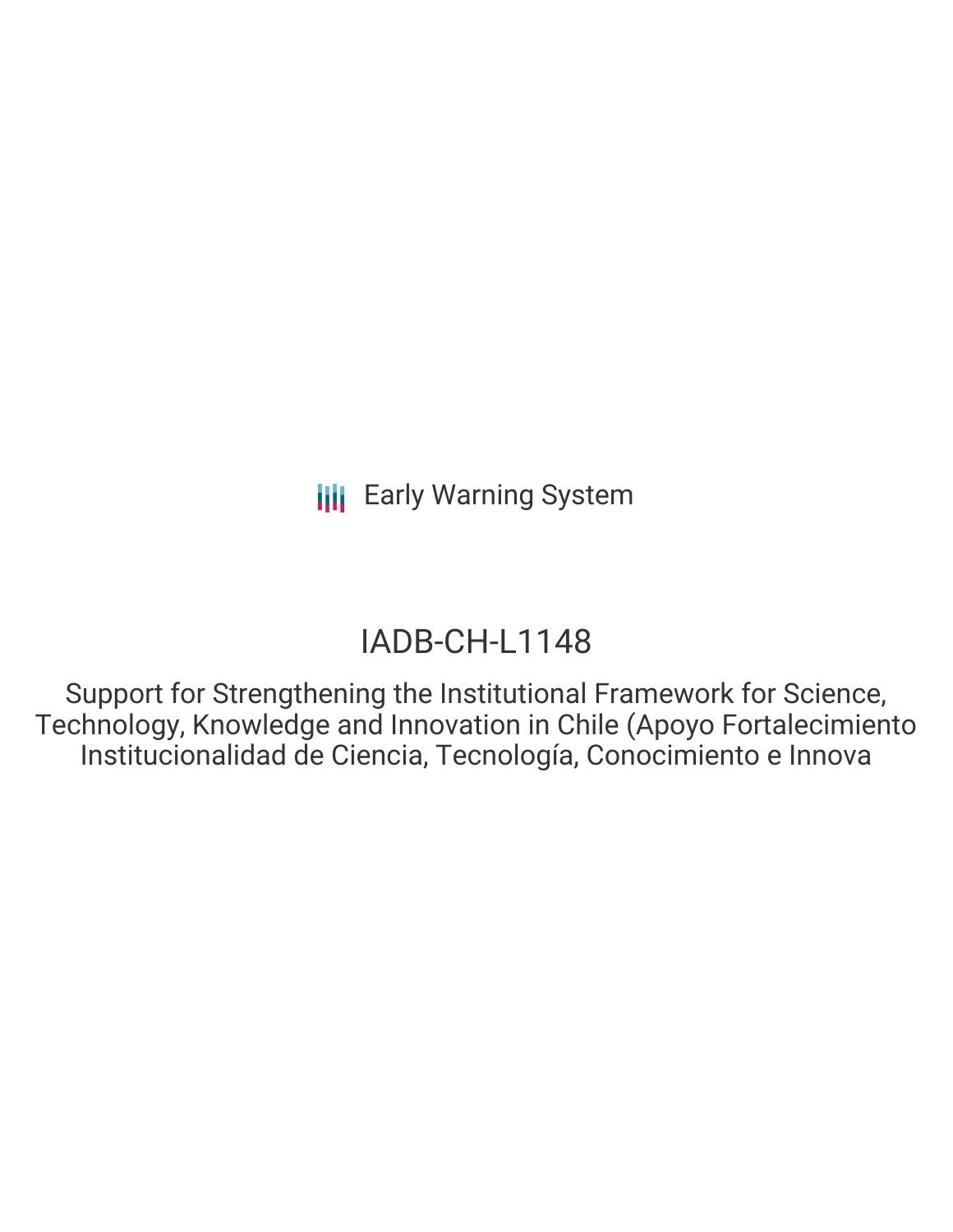

Support for Strengthening the Institutional Framework for Science, Technology, Knowledge and Innovation in Chile (Apoyo Fortalecimiento Institucionalidad de Ciencia, Tecnología, Conocimiento

#### **Quick Facts**

| <b>Countries</b>               | Chile                                                                                   |
|--------------------------------|-----------------------------------------------------------------------------------------|
| <b>Financial Institutions</b>  | Inter-American Development Bank (IADB)                                                  |
| <b>Status</b>                  | Approved                                                                                |
| <b>Bank Risk Rating</b>        | U                                                                                       |
| <b>Voting Date</b>             | 2019-12-18                                                                              |
| <b>Borrower</b>                | Government of Chile - Ministry of Science, Technology, Knowledge and Innovation (MCTCI) |
| Investment Type(s)             | Loan                                                                                    |
| <b>Investment Amount (USD)</b> | $$50.00$ million                                                                        |
| <b>Loan Amount (USD)</b>       | $$100.00$ million                                                                       |
| <b>Project Cost (USD)</b>      | \$100.00 million                                                                        |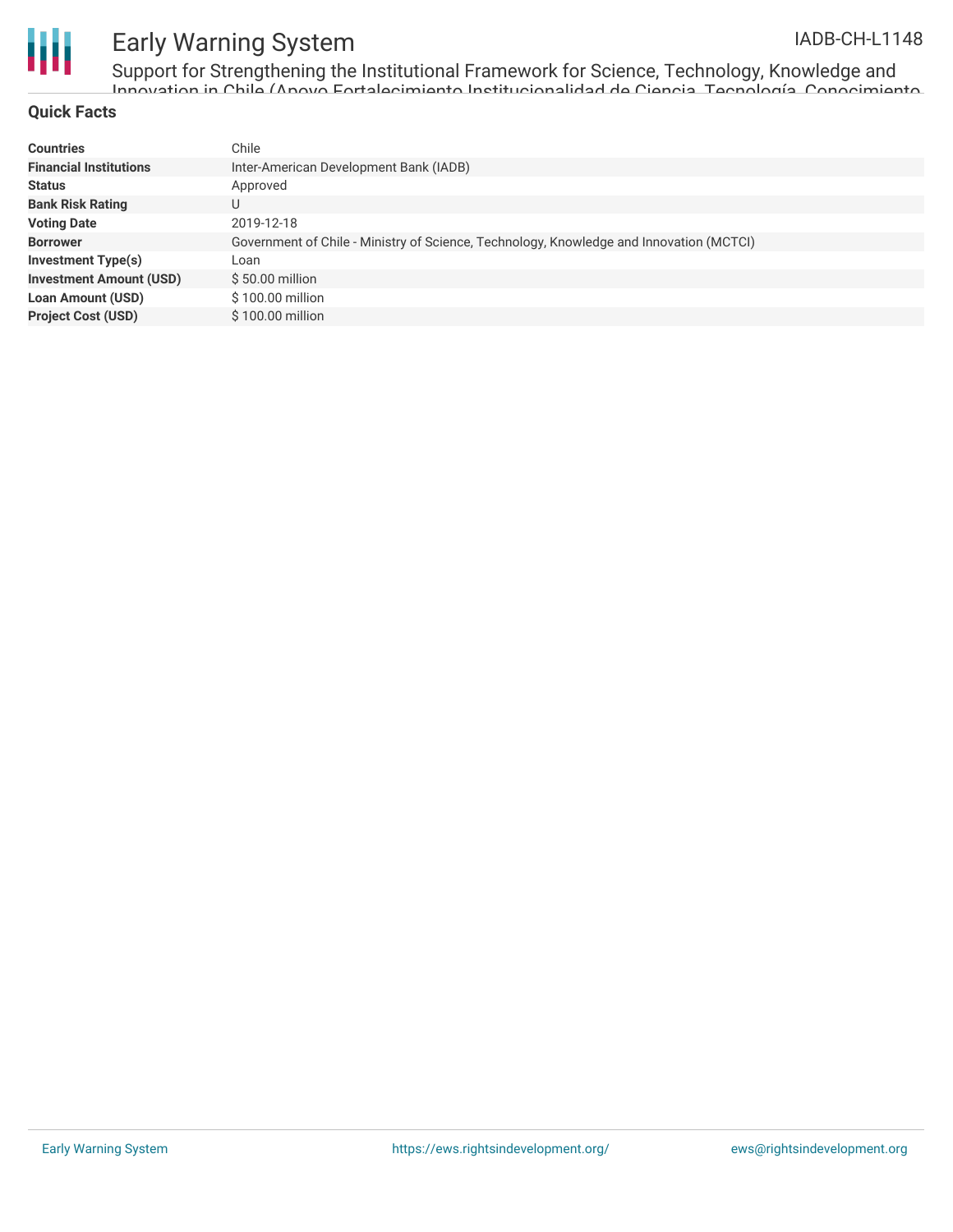

Support for Strengthening the Institutional Framework for Science, Technology, Knowledge and Innovation in Chile (Apoyo Fortalecimiento Institucionalidad de Ciencia, Tecnología, Conocimiento

### **Project Description**

The general objective of this operation is to support the technological development of the country through the promotion of science, technology and innovation (STI) of technological base and knowledge transfer. The specific objectives are to (i) maintain a stable macroeconomic environment; (ii) support the strengthening of legal framework for technology based STI; (iii) support the strengthening of the institutional framework for technology based STI; and (iv) stablish monitoring and evaluation mechanisms for science, technology, knowledge and innovation policies.

**Componente 1. Sostenibilidad Macroeconómica:** mantenimiento de un contexto macroeconómico apropiado y consistente con los objetivos del programa según establecido en la Matriz de Políticas y en la carta de políticas. **Componente 2.** Marco legal para la Ciencia, Tecnología e Innovación. Apoyará el fortalecimiento del marco legal para la CTI de base tecnológica, incluyendo entre otras acciones: (i) la creación del Ministerio y elnombramiento del Ministro de CTCI; (ii) la constitución de la Subsecretaría de CTCI y su posterior operación con su presupuesto asociado; (iii) el desarrollo de una propuesta y posterior implementación de una política de apoyo a transferencia tecnológica; y (iv) la elaboración y posterior implementación de una política de CTCI.

**Componente 3**. Marco Institucional para la Ciencia, Tecnología, Conomiciento e Innovación (CTCI). Fortalecimiento del marco institucional,incluyendo entre otras aciones: (i) el desarrollo de una propuesta de funcionamiento y su posterior implementación del Comité Interministerial de CTCI; (ii) la creación y posterior entrada en operación del Consejo Nacional de CTCI; (iii) el desarrollo de una propuesta de macrozonas de coordinación regionales y su posterior implementación; y (iv) diseño institucional y posterior implementación de la nueva Agencia Nacional de Investigación y Desarrollo.

**Componente 4. Mecanismos Monitoreo y Evaluación.**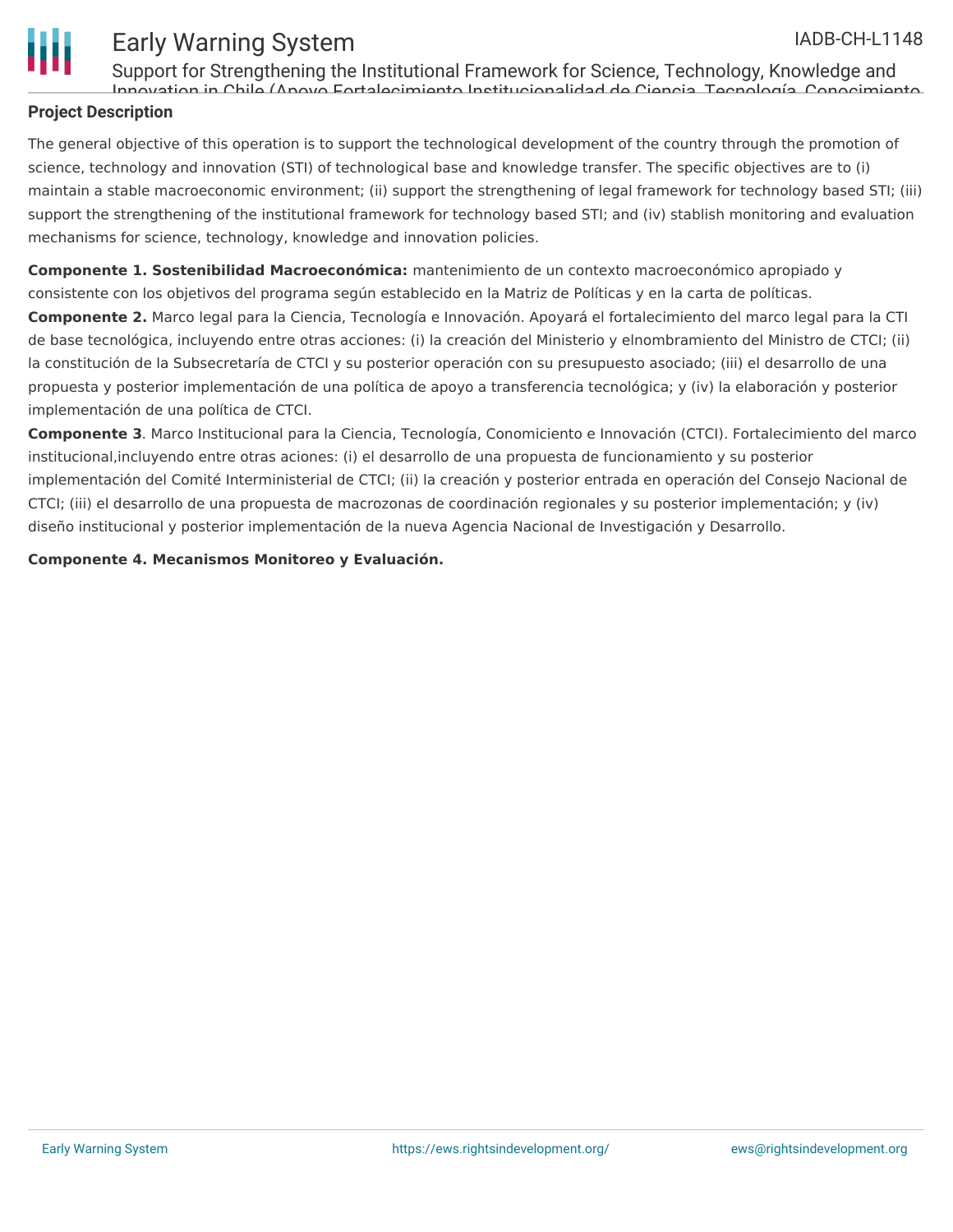

Support for Strengthening the Institutional Framework for Science, Technology, Knowledge and Innovation in Chile (Apoyo Fortalecimiento Institucionalidad de Ciencia, Tecnología, Conocimiento

#### **Investment Description**

• Inter-American Development Bank (IADB)

El Gobierno de Chile solicitado el apoyo del Banco a través de un préstamo de apoyo de reformas de políticas (PBL) y una cooperación técnica no reembolsable, la cual se preparará en paralelo al PBL. Esta operación está estructurada bajo la modalidad de PBL de Tramos Múltiples (Multi-tranche PBL), con base en el documento Préstamos en Apoyo a Reformas de Política: Directrices sobre Preparación y Aprobación (CS3633-2).